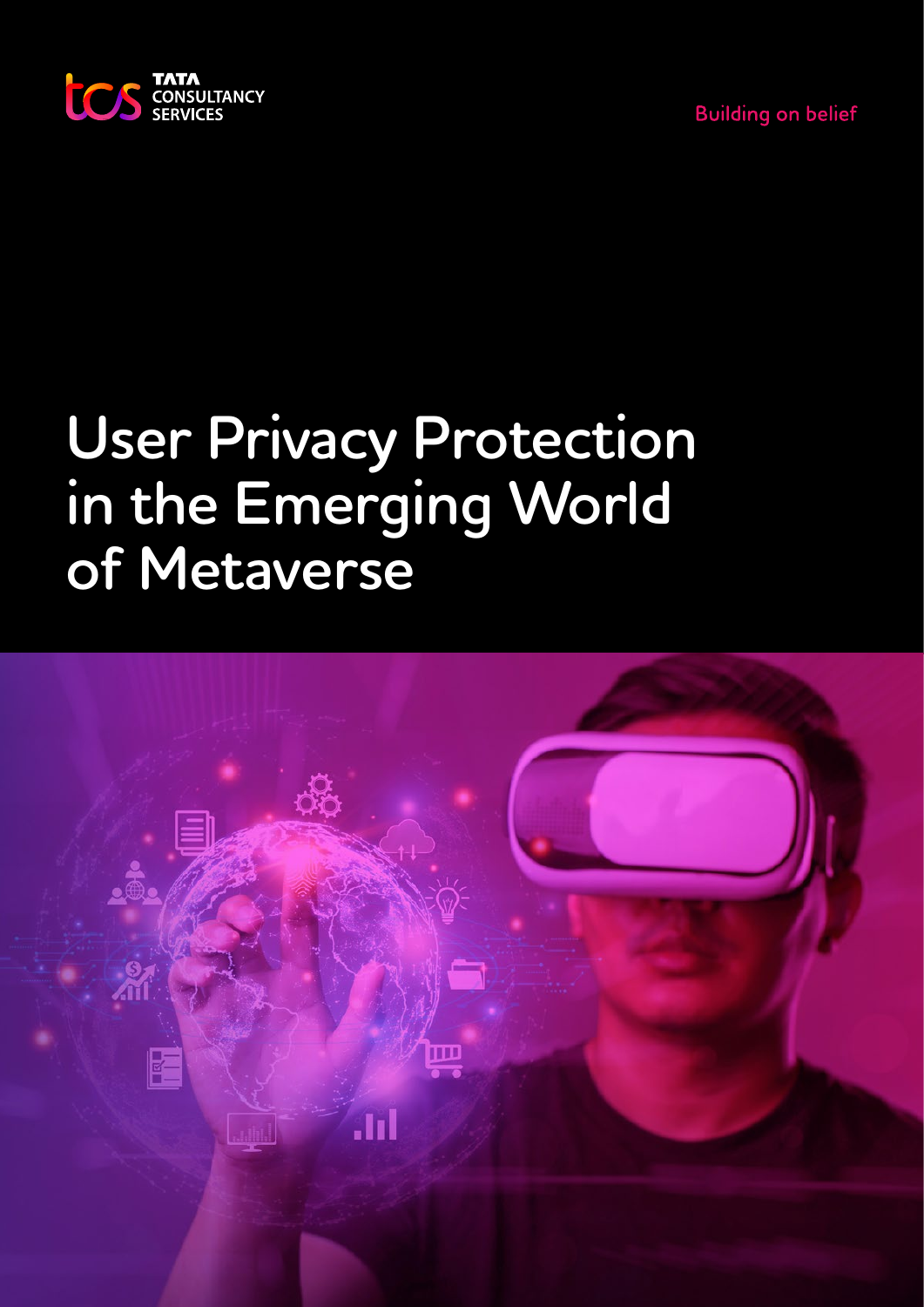# Abstract

Web 3.0 has kickstarted a new era of innovation. Organizations have been quick to unveil their many capabilities, such as social connectivity and automation. The next evolution in the online experience is the metaverse–an immersive cyberspace, providing real-time virtual experience of social engagements via interoperable platforms. However, despite its potential, the metaverse is rapidly turning into a privacy nightmare for many stakeholders, including metaverse platform developers, hardware, software, crypto service providers, regulatory bodies, and end-users themselves.

Privacy is an area that will need to be managed with extreme caution ab initio. This paper provides insights on why privacy is important in the metaverse; the challenges surrounding potential technologies used to build metaverse; data that can be collected from potential sources; laws or regulations that are likely to control such issues, and best practices that organizations should follow to mitigate potential privacy risks.

### Exploring the metaverse

The metaverse may be viewed as a "digital universe" where users interact, play, socialize, create, explore, and engage with each other through their digital avatars. Activities in the real world can be carried out in the metaverse by leveraging technologies like augmented reality (AR) and virtual reality (VR), blockchain, and more.

Despite its obvious advantages, however, privacy-related risks are likely to plague the metaverse.

The complexity of privacy challenges in the metaverse comprises, for example, regulation of data generated via avatars, identity breach, data transfer, and more. One aspect of the metaverse that presents privacy concerns is the large amount of personal data collected from users. Unlike typical social engagement platforms, metaverse systems may follow individuals far more closely.

Real-time tracking of physiological responses, biometric data like facial expressions, vocal inflections, and vital signs is possible in the metaverse. To further complicate matters, such data may fall under 'sensitive' category requiring strict controls, because, if such data remains unprotected, it may violate privacy via social engineering or other cyber-attacks if it is unprotected. It may also be misused for untargeted advertising by unregulated organizations or intermediaries, for example, for promoting health policies. Thus, while the technology is promising, it is fraught with privacy challenges, unless adequate regulations are developed on consent, collection, and transfer of data.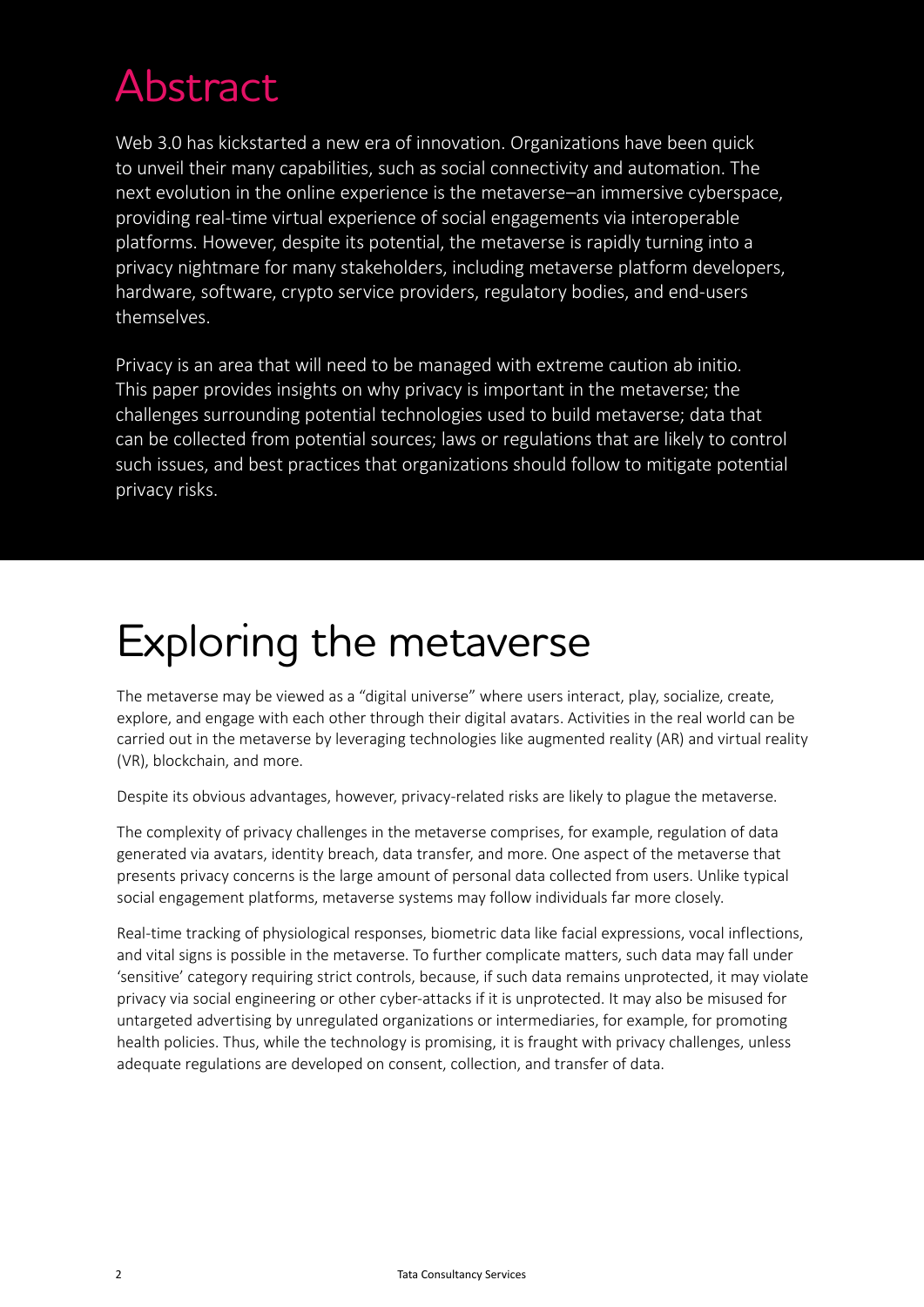# Data regulation and privacy paranoia

Transparency is critical for data privacy protection, and this would mean identifying the data to be collected accurately. Since metaverse data is likely to originate from a range of sources, being able to pinpoint the source of each data element is also essential. As mentioned previously, AR/VR technologies capture users' biometric data, facial gestures, etc., or from the metaverse itself and these must be adequately protected. Figure 1 depicts the architecture of data flow and regulation. The data (raw or processed) may be regulated via technical means like anonymization or legal regulations like General Data Protection Regulation (GDPR).



*Figure1: Handling data safely in the metaverse*

### Dealing with metaverse data across industries

The metaverse is likely to be explored by all demographics, from children to corporate professionals. Authenticating data from all these users is crucial. For example, under the EU GDPR, processing the personal data of a child below 16 years would require consent. Consequently, a 12-year-old who wants to create an avatar of his favorite cartoon character and fight an opponent must consent to the collection of his or her Personal Identifiable Information (PII).

Metaverse also has the potential to transform the healthcare industry by facilitating complex surgeries in virtual environments, providing immersive surgical experiences to health practitioners, helping isolated elderly people interact with others, and enabling interactive experiences that improve mental health. However, major jurisdictions such as Europe and the US, have legislations like the GDPR, the Health Insurance Portability, and Accountability Act respectively, which strictly protect sensitive health-related data. Therefore, collecting and processing data that includes real-time interactions, facial gestures and results can prove to be challenging.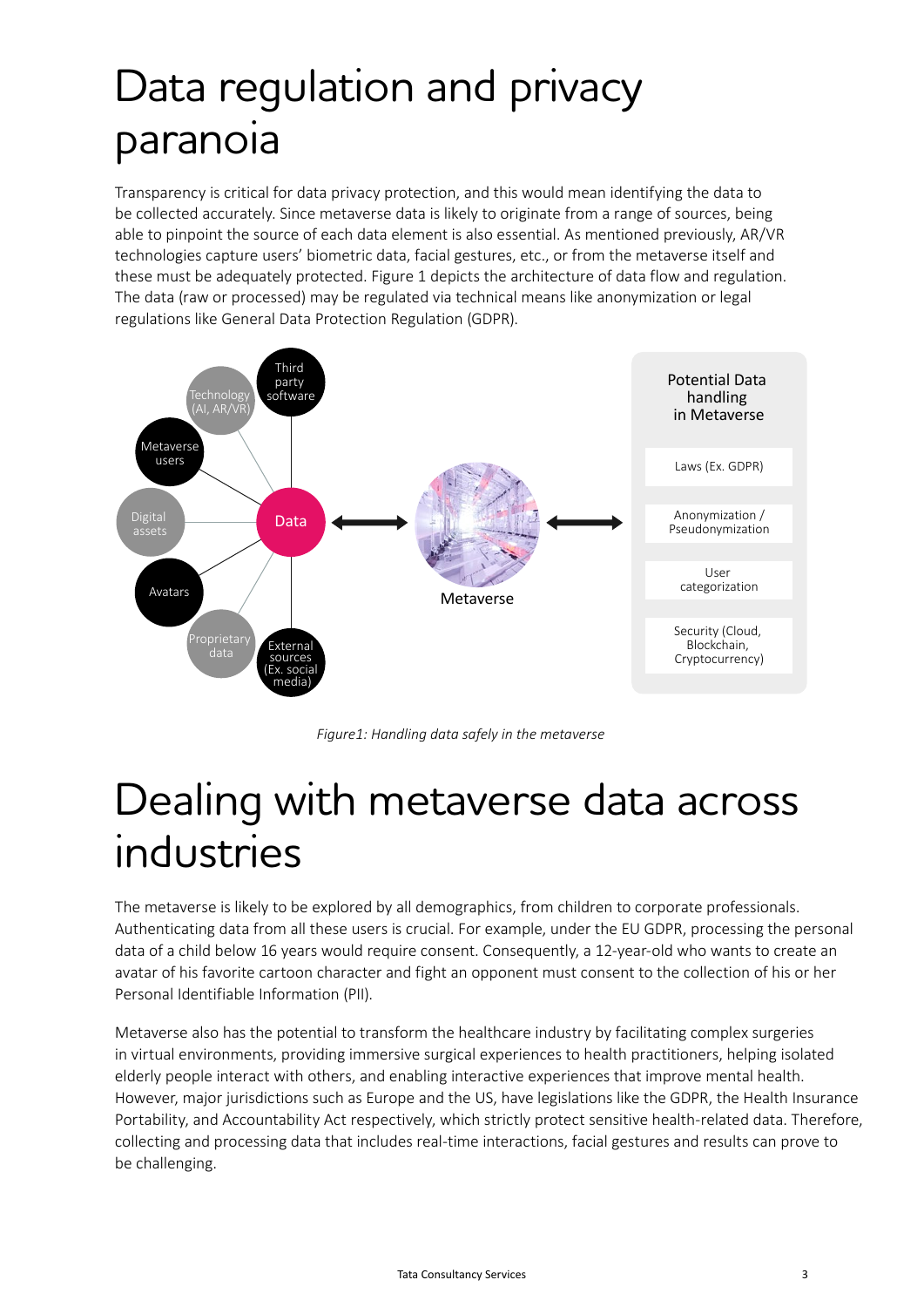Another risk is the breach of a user's identity. A new collection of data might be developed, for example, if a youngster in the EU adopts the digital avatar of a Hollywood figure. And if the Hollywood character promotes a perfume brand in real life, adequate safeguards must be in place to ensure that the data collected and processed (from the child's physiological parameters to his digital avatar) is regulated and does not reveal the Hollywood character's personal information or link the child to the perfume brand.

Further, immense data will be generated and processed in real-time, i.e., while users may be exploring metaverse, their gestures and physiological responses may invariably change and get monitored or recorded. Anonymizing or pseudonymizing real-time data can prove problematic. If this data is unprotected, it may fall under the 'sensitive' category and violate privacy through social engineering, or other cyber-attacks. Unregulated organizations or intermediaries can misuse it for targeted advertising, such as for promoting health policies.

Data transfer can also pose serious risks. If a user in the US digitally associates with a shoe brand in the metaverse, data about this virtual experience may be transferred to the brand owner in the EU. There could also be issues related to protecting the sensitive data collected from dementia patients who have been actively engaging in the metaverse.

Blockchain and cryptocurrency may also pose risks. Questions like how to buy digital space in the metaverse without breaching PII will have to be answered. While decentralized technologies may be used for virtual asset transactions, authenticating a user would be critical as cybercriminals may create fake crypto domain names or smart contracts.

Non-Fungible Tokens (NFTs) will play a key role in the metaverse. Since each NFT is unique and linked to a virtual asset, any issue with digital assets such as server hosting or cyber-attack could eventually cause the loss of related NFT data and result in regulatory violations. In the absence of dedicated laws on cryptocurrency, risks may increase manifold.

Since there are no specific laws regulating avatars, the content that users interact with or explore via avatars may breach the personal details of a real-world person and make them identifiable. The Centre for Democracy and Rule of Law cited that 'the creation of a digital avatar particularly affects the right to personal data protection. It further cited that by 2030, about 23.5 million jobs will be using AR/VR. It is crucial to set the applicable standards and assess the risks to human rights<sup>1</sup>.

Finally, privacy risks multiply when legal and intellectual property issues are not effectively mitigated. It will also be necessary to review the licensing agreements of third-party service providers operating in the metaverse.

# Regulating metaverse - existing and upcoming legislations

A recent report recognizes that 'governments must enact or update legislation that limits data collection and processing'.<sup>2</sup> While the GDPR regulates privacy, it requires amendments to effectively regulate the metaverse. For example, if a data breach results in the loss of cryptocurrency, there must be more accountability for metaverse owners and third-party service providers like crypto platforms, so users can transact securely.

<sup>[1]</sup> CADEM.org; https://cedem.org.ua/en/analytics/tsyfrovi-avatary/

<sup>[2]</sup> Accessnow.org; Virtual worlds, real people: human rights in the metaverse; December 9, 2021; https://www.accessnow.org/humanrights-metaverse-virtual-augmented-reality/; Accessed March 16, 2022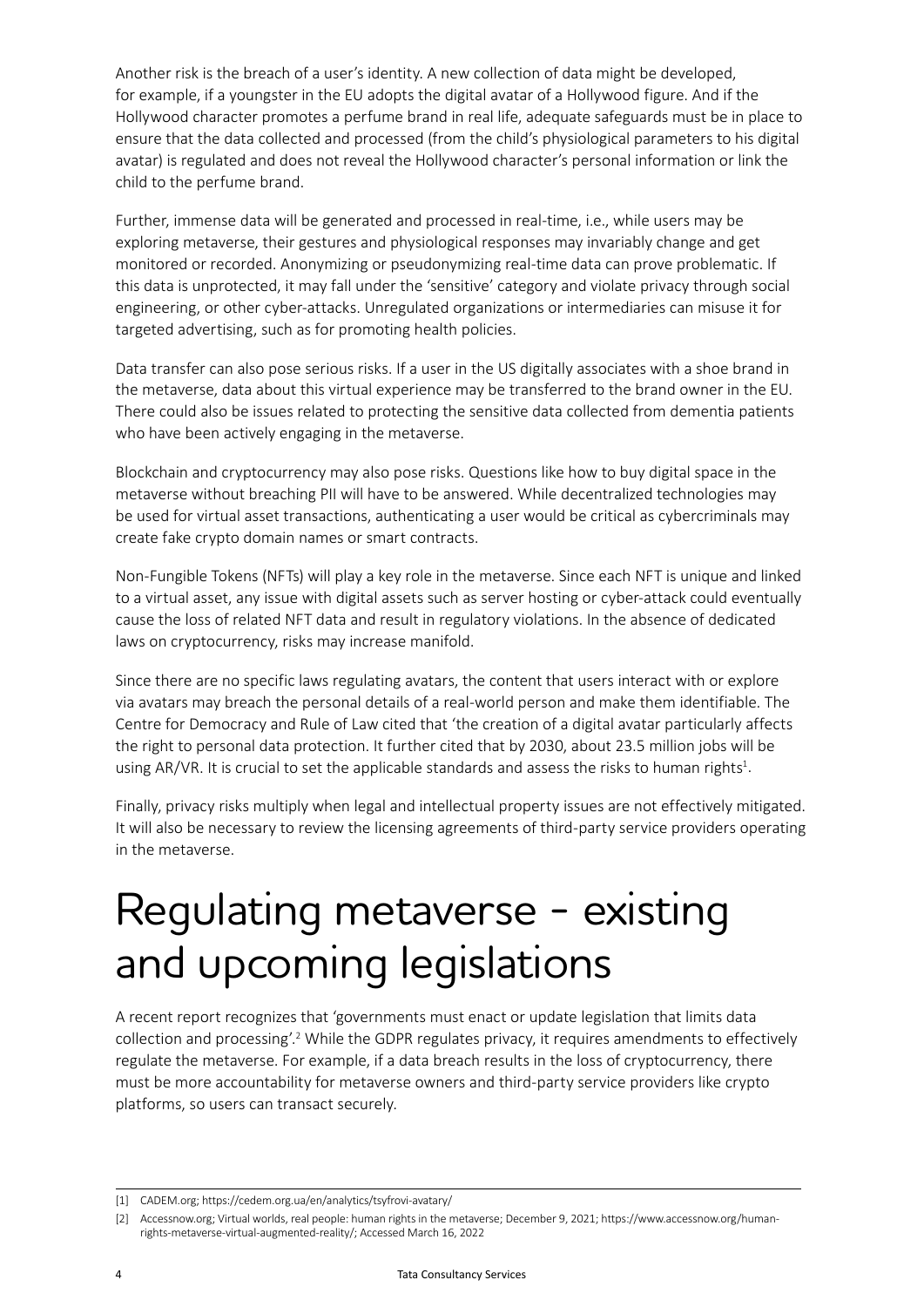Some regulations have been proposed. For instance, Europe's Digital Services Act mandates the explicit mention of restrictions on data usage, while the Digital Markets Act proposes the strict regulation of organizations providing core platform services if they qualify as 'gatekeepers.' The EU's Artificial Intelligence (AI) Act is likely to play a critical role in regulating the identity of avatars and related content.

Creators too will need to proactively engineer practices that run like a golden thread across the metaverse. In the days to come, we can expect countries to amend existing laws or introduce new ones to regulate metaverse privacy.

The University of Amsterdam suggested that 'Privacy of the virtual identity can neither be adequately protected by real world privacy rights, nor by privacy enhancing technologies in the virtual platform. Therefore, virtual right to privacy should be granted to avatars in respect of their bodily, locational, and informational privacy.<sup>3</sup>



#### Combating the battle – A proactive approach towards 'meta governance'

*Figure 2: Potential benefits of privacy proactiveness*

Figure 2 highlights some benefits of proposed proactive meta governance. These include transparency, compliance with legislation, ability to respond clearly to stakeholders, better controls, and so on.

<sup>[3]</sup> Forschung / Analyse; Virtual Identity and Virtual Privacy: towards a Concept of Regulation by Analogy; https://www.ivir.nl/publicaties/ download/eGov\_prasenz\_2011\_1.pdf; Accessed 16 March 2022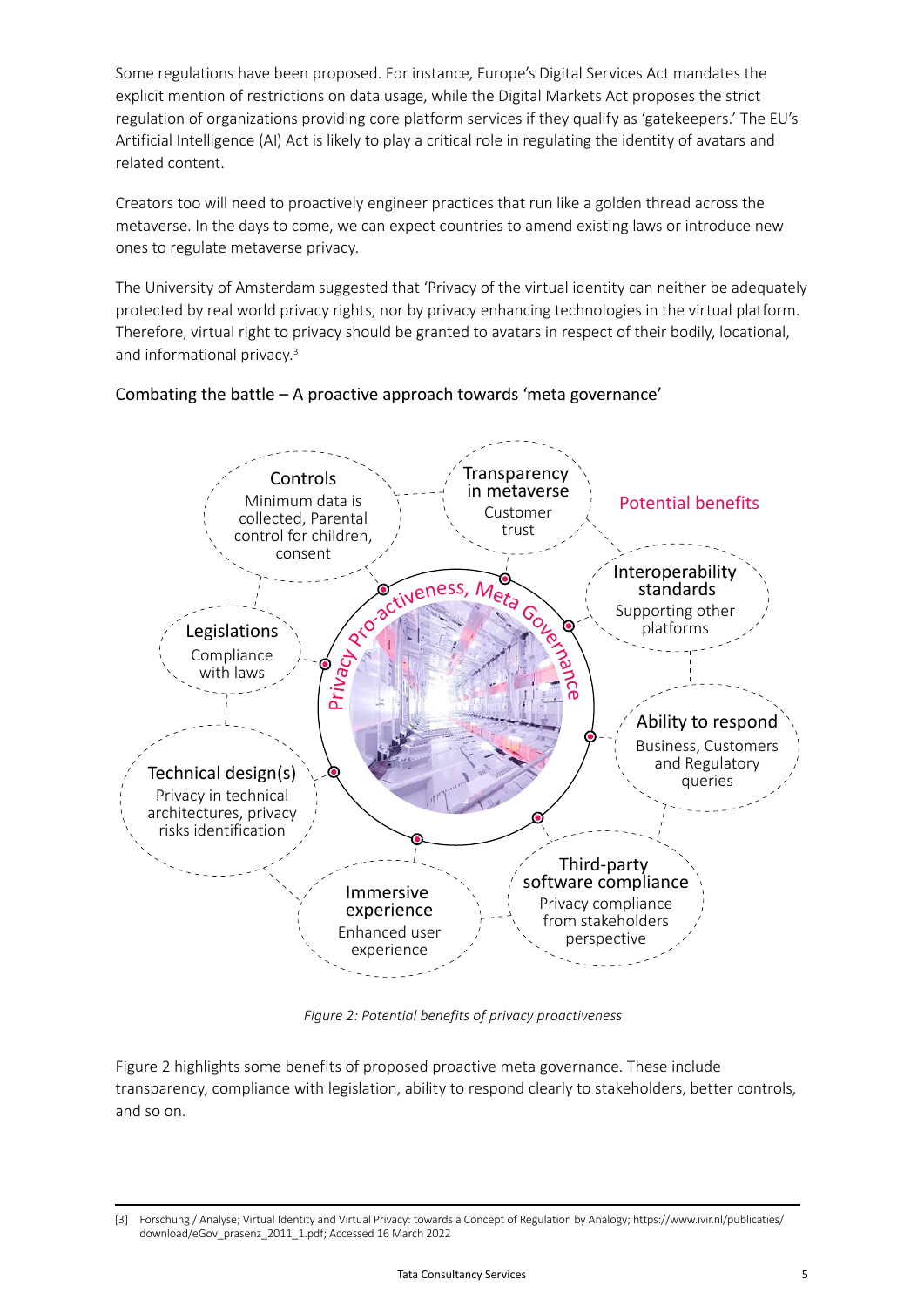For cross border data security, technologies like Confidential Computing that facilitate protection of data in transit may be implemented. Privacy experts must ensure strict compliance with existing and proposed regulations and cross-border agreements like the GDPR Standard Contractual Clauses. Practices like transfer risk assessments and data privacy impact assessments can help mitigate privacy risks.

Children, who are more vulnerable to privacy risks, must be protected through a well-designed 'techno-privacy protection' approach. There must be controlled access for children with explicit parental consent, and real-time data transfer to ensure transparency. For instance, if a child assumes the avatar of an aggressive character, messaging alerts can be sent to parents. Such practices however must comply with established technical standards and regulations.

From a contractual due-diligence perspective, there must be well-defined and documented clauses between stakeholders. Agreements between metaverse creators and virtual asset service providers must include well-constructed anti-money laundering clauses, so parties will co-operate with investigative agencies in the event of a data breach. Similarly, since blockchain does not support data deletion, NFT transaction details may get permanently recorded. A privacy notice must inform users that they may not be able to exercise the 'right to be forgotten' after transacting virtual assets.

Advertisements in metaverse must be strictly regulated via a combination of technical and regulatory solutions like privacy-by-design, architectural security, and consent. Personal data must not be misused for targeted advertising. If a user interacts with a brand as an avatar, the PII obtained must not be utilized to identify the real user for the purpose of selling products in the physical world without their express consent. In the metaverse, blockchain may require improved designs. While smart contracts enable both secured and permissionless transactions, additional rules in terms of child consent may still be required. The protection of cryptocurrency and virtual asset data also necessitate a well-defined strategy. For example, if integrated metaverse platforms provide Initial Coin Offering (ICO), each participant must verify that user PII is not compromised.

While some countries have recognized cryptocurrencies, many others like India and China have not. This may create a complex situation, and to overcome such challenges, metaverse developers must proactively participate with governments and international bodies to develop universally recognized protocols and make them legally binding to mitigate potential risks.

Although blockchain provides decentralization and pseudonymity, issues may occur if data is shared with investigative agencies (mandatory disclosure). Cross-border investigations involving metaverse must be safeguarded by treaties that take a balanced approach between investigative powers of agencies and protections of persons' privacy and human rights. Adopting adequacy agreements may also aid in lowering the hazards associated with cross-border data exchange. Lastly, handling real-time data will require both technical and regulatory due diligence. While Confidential Computing and AI techniques may be used for real-time data anonymization, regulatory diligence may come via well-structured privacy and legal frameworks. Some measures may include defining the foundations of privacy in the early stages of design and development, while considering users and stakeholders' interests and concerns.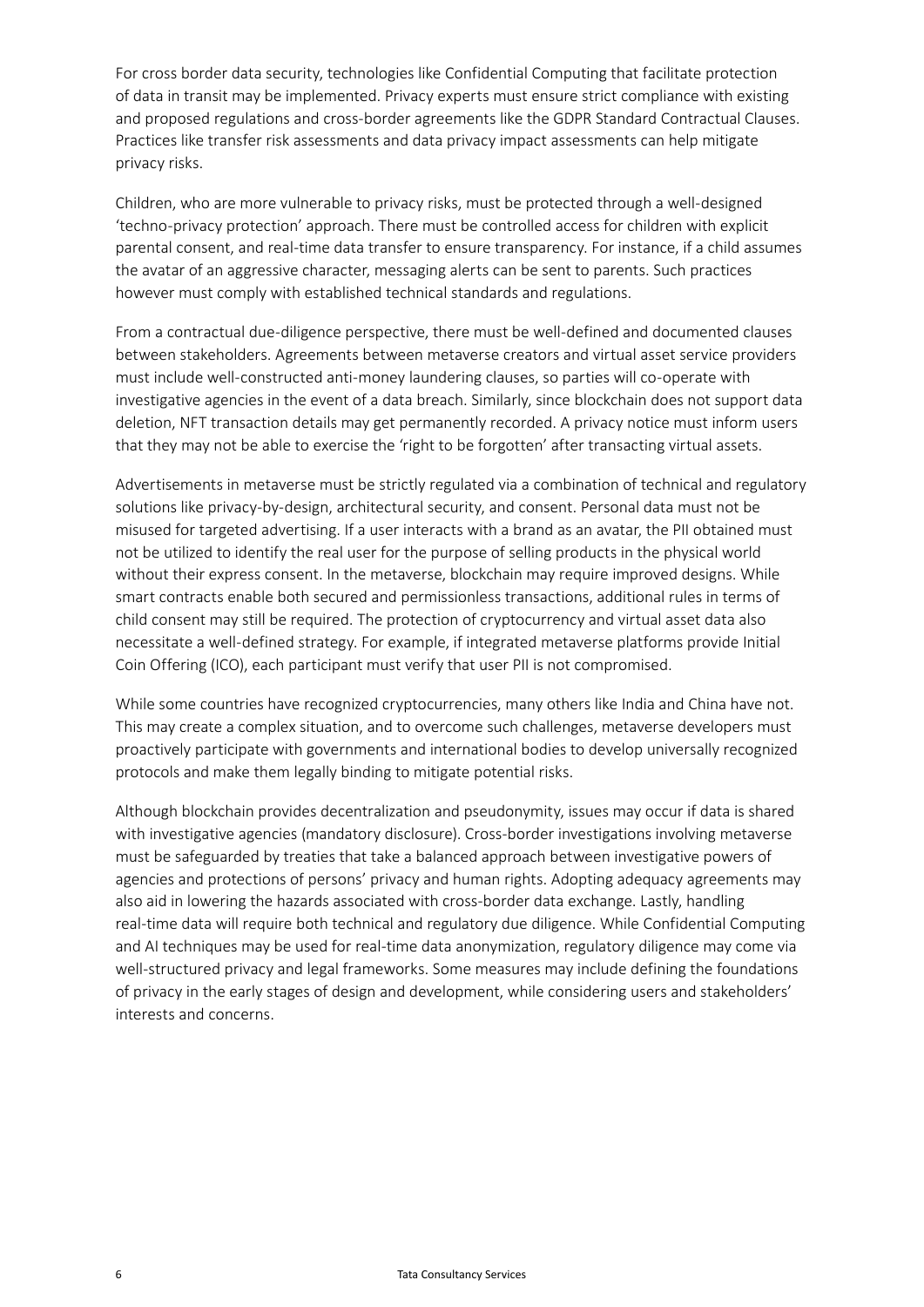# Toward enhanced security

While it may not be possible to foresee all the privacy risks that emanate in the metaverse, adopting the practices discussed above, especially while designing the metaverse can help in eliminate and mitigate major risks. Further, the EU's 'Guiding Principles on Business and Human Rights' may be expanded to include privacy protection, since many nations view the right to privacy as a basic right<sup>4</sup>.

### About the author

#### Ramandeep Singh



Ramandeep Singh is an Innovation Evangelist at TCS and advises on Legal, IP and Privacy related issues. He has over 15 years of consulting experience in IT industry and has also drafted many patent applications especially in AI, Digital Living, Image Processing, and related areas for all major jurisdictions. His areas of interest include IP, Privacy and Cloud Computing. He holds a Bachelor's, a Post-Graduate Diploma, and a Master's in Computer Applications from Indira

Gandhi National Open University, India, and a post-graduate LL.B. degree from Delhi University.

[4] https://www.ohchr.org/documents/publications/guidingprinciplesbusinesshr\_en.pdf